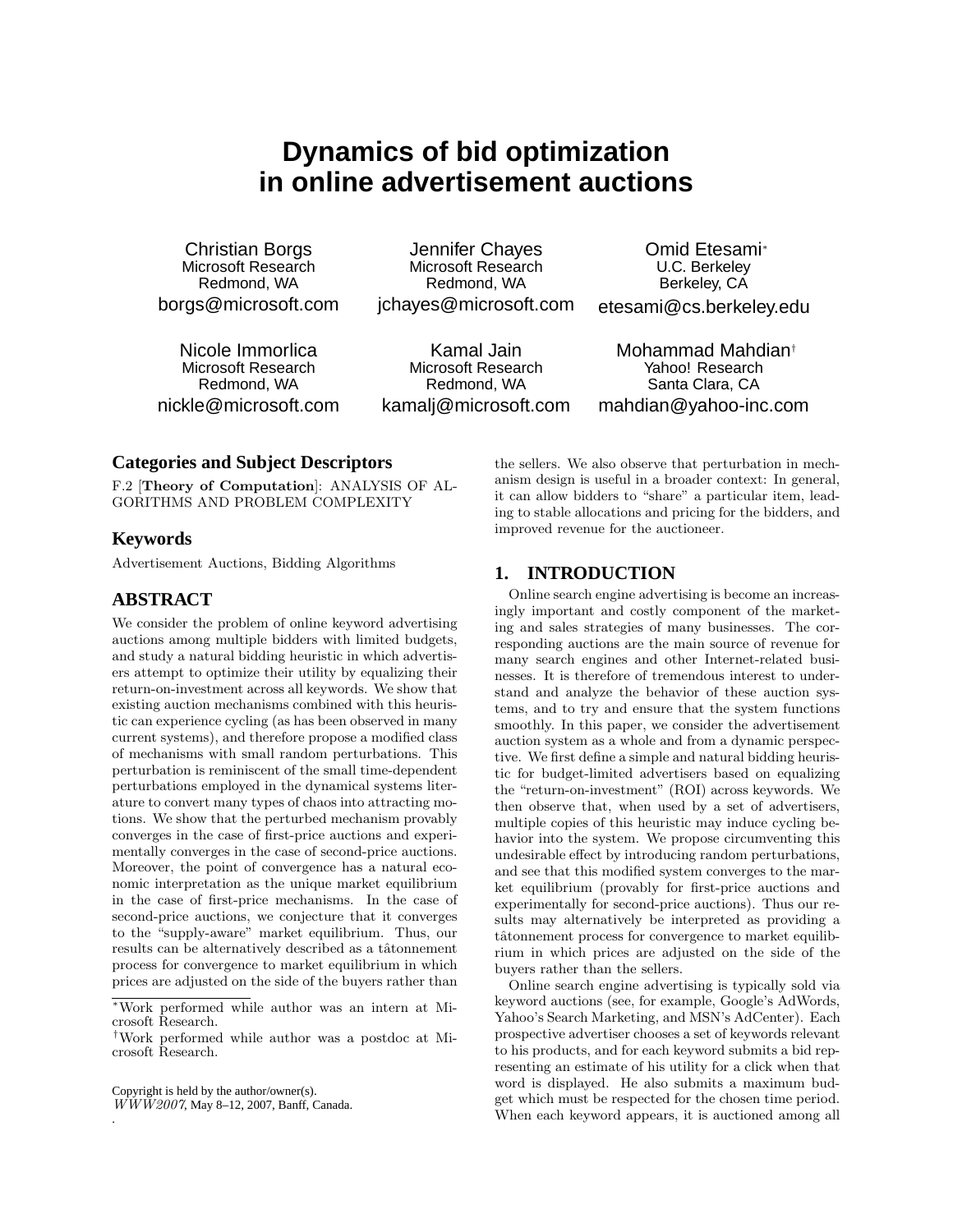interested advertisers with remaining budget, typically using a first-price or second-price auction mechanism (see [5, 1, 11, 16] for a comparison of these approaches).

As bidders have limited budgets, the bid optimization problem they face is essentially a discrete separable resource allocation problem [7]. One of the most popular metrics to assess the efficiency of various investment strategies is marginal "return-on-investment," which in this context can be taken as the derivative of the utility with respect to the price. (See Section 3 for precise definitions.) Here we use an easily computable approximation to this quantity, namely the ratio rather than the derivative. For a particular advertiser, we define the ROI of a keyword at a given bid to be the ratio of the utility of this word to the price of the word, both at the given bid. In the bidding heuristic we consider, each budget-constrained advertiser bids an amount such that his ROI is equal across all keywords. Such heuristics are common in practice and have been proposed in other theoretical contexts as well [15].

Assume that the above bidding heuristic is employed by a set of advertisers. Two questions immediately arise. First, does there exist an underlying mechanism which causes these algorithms to *converge*? Second, if a convergent mechanism does exist, to what does it converge? In particular, how does this system impact revenue for the search engine provider? It is important to note that we consider these questions in light of the bidding dynamics defined by the specified heuristics, assuming all bidders adhere to these heuristics and use them truthfully regardless of the optimality of such a strategy. In particular, we do not study the properties of these systems in a strategic equilibrium.<sup>1</sup>

The first question, namely the existence of a convergent mechanism, is more than just a theoretical question. Indeed, what appears to be chaotic cycling behavior has been observed in actual search engine auctions  $[11]$ <sup>2</sup> Moreover, for straightforward mechanisms used in conjunction with the ROI bidding heuristic, we can easily construct two-bidder examples which exhibit cycling, with the allocation oscillating between the bidders. These observations and examples are not surprising in light of the general phenomenon of heteroclinic cycles that can occur in both continuous [6] and discrete [14] dynamic systems with symmetry, sometimes leading to cycling chaos [3, 13].

In order to overcome this, we introduce an online random bid perturbation into our algorithm. In some sense, this perturbation is reminiscent of the small timedependent perturbations employed in the dynamical sys-

tems literature to convert many types of chaos into attracting motions [12]. In mechanism design, perturbation has been proposed previously as a solution to spiteful bidding (bidding strategies which attempt to drive out competition by exhausting their budgets) [10]. Our results further motivate the introduction of perturbations to mechanism design as a technique for smoothing the dynamics of the system and permitting bidders to "share" items in arbitrary ratios.

Indeed, in the case of a first-price auction, we prove that the introduction of random perturbations causes the mechanism to converge. This is by far the most technically complex part of the paper. We conjecture that the random perturbations will also eliminate cycling behavior and lead to convergence of an analogous second-price auction, a conjecture which is supported by simulations in Section 5. Furthermore, we can prove that, in the case of the perturbed first-price auction, the prices (and hence revenue) of our system converges to the unique market equilibrium. As a side note, this also gives an algorithm for computing the market equilibrium in our setting (incidentally, the algorithm is quite similar to that of Devanur et al. [4] for computing market equilibria), as well as a tâtonnement process for convergence to market equilibrium in which prices are adjusted on the side of the buyers rather than the sellers.

All of our results are supported by simulations, which we discuss in Section 5.

# **2. MODEL**

Search engines often display advertisements alongside search results when a user performs a search. These advertisements appear in a dedicated area of the search results page, each one in a particular fixed subarea, or slot. An online advertisement auction is a mechanism for selling these slots based on the keyword which the user provided to the search engine.

We consider a setting in which  $m$  advertisers bid for the advertising slots of n keywords. Each keyword  $i$  has l slots and appears  $q_i(t)$  times on day t (by "day" we mean some fixed unit of time; it does not necessarily have to be 24 hours). Advertiser i has a value  $v_{ij}$  for each click received when his advertisement is displayed on keyword j. Note that while advertisers value clicks, our auction is actually selling impressions, or the chance to appear in a keyword slot. We can convert the values per click to an expected value per impression  $u_{ijk}$  by taking the product of  $v_{ij}$  with the probability  $c_{ijk}$  that advertiser  $i$  receives a click when displayed in slot  $k$  of keyword j. This probability is called the click-throughrate. We assume these click-through-rates factor, that is, there exist  $\beta_{ij}$  for each bidder i and keyword j, and  $\alpha_k$  for each slot k (independent of the advertiser and keyword)<sup>3</sup> such that  $c_{ijk} = \beta_{ij} \alpha_k$ . Thus the per impression bid  $u_{ijk}$  for the k'th slot can be written as  $\alpha_k u_{ij}$ for some  $u_{ij}$ . We number slots in order of decreasing click-through-rate so  $\alpha_1 \geq \alpha_2 \geq \ldots \geq \alpha_l$  and without loss of generality assume  $\alpha_1 = 1$ .

<sup>&</sup>lt;sup>1</sup>A major difficulty in studying this setting as a strategic game is the repeated nature of the game. Folklore theorems show that repeated games (such as this one) have a plethora of equilibria, thereby making equilibrium analysis (without any restriction on the set of available strategies) unsuitable for predicting the behavior of the system. In this work, we are taking a different route: we fix a particular bidding strategy (whose variants are used in practice) and analyze the equilibrium this strategy.

<sup>2</sup>For an alternative justification of observed cycling patterns see [17].

<sup>3</sup>The assumption that the click-through-rate can be decomposed in this way is a reasonable assumption and is used in practice.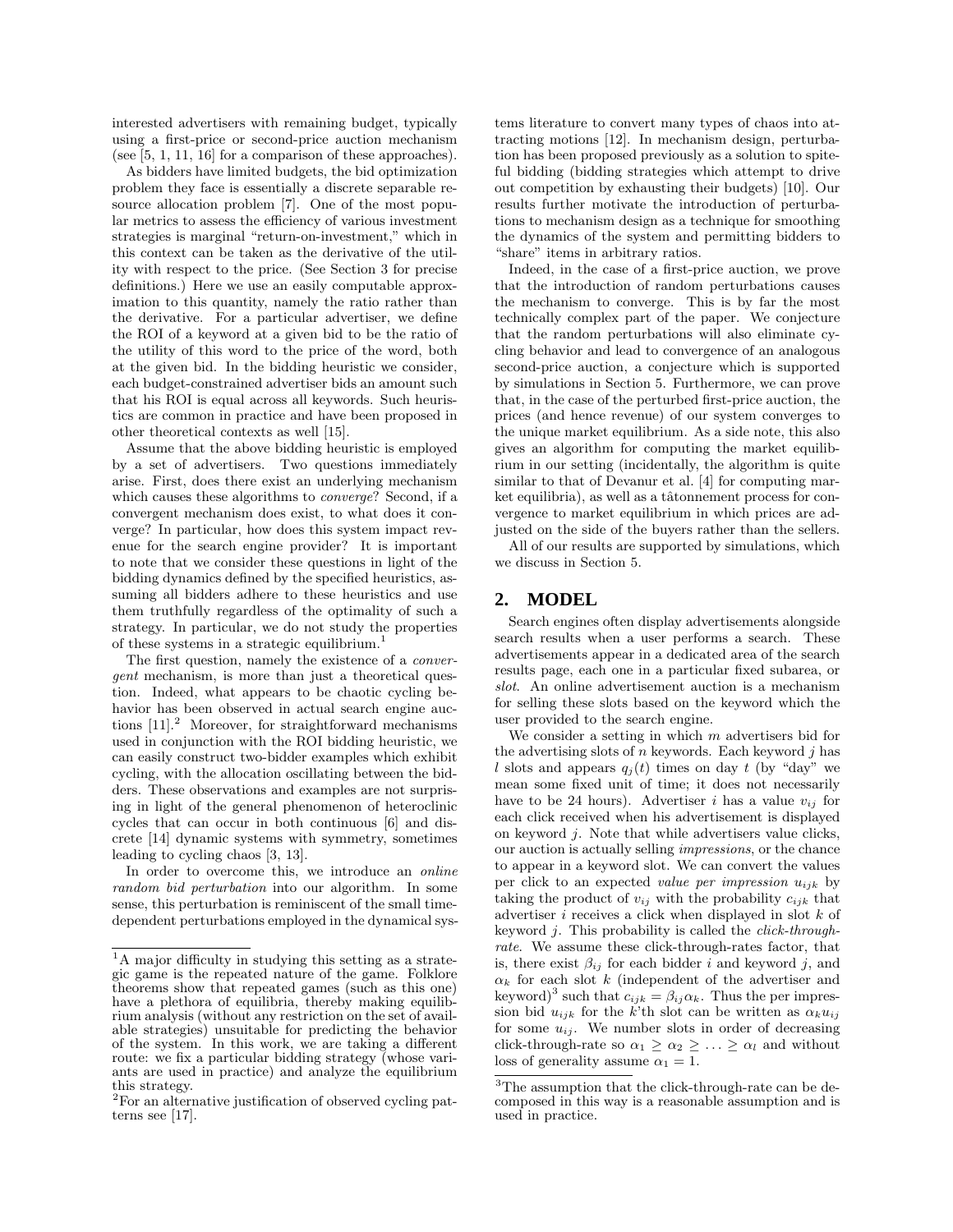Each advertiser submits a bid  $b_{ij}$  for each keyword representing the amount he is willing to pay for one impression in slot 1 of keyword  $j$  (i.e.,  $u_{ij}$  above). By extension, we assume he is willing to pay  $\alpha_k b_{ij}$  for an impression in slot  $k$  of keyword  $j^4$ . Advertisers additionally submit a daily budget  $B_i$  indicating the maximum amount they are willing to spend in a given day. Although in general these parameters may be adjusted at arbitrary times, for simplicity we assume they are updated at most daily and in the beginning of the day.

Upon a search for a particular keyword  $j$ , the advertisement auction then selects up to l advertisers  $i_1, \ldots, i_l$ and assigns them to slots  $1, \ldots, l$ , respectively. It then computes a price  $p_{jk}$  for each advertiser  $i_k \in \{i_1, \ldots, i_l\}.$ The auction guarantees no bidder is charged more than his bid nor exceeds his budget. Furthermore, no bidder is awarded more than one slot per search query. We focus our attention on two particular auction mechanisms quite common in practice. The first is a firstprice mechanism in which advertisers are awarded slots in a priority order determined by their bids. Advertisers are then charged a price equal to the minimum of their bid and remaining budget. The second mechanism is a generalization of the second-price mechanism. The allocation rule of this mechanism is identical to that of the first-price mechanism, but the pricing scheme is different. Each advertiser is now charged a price equal to the minimum of his remaining budget and the bid of the advertiser in the next slot. The pseudocode of these two mechanisms appears in Figure 1.

For our theoretical results, we simplify the model in the following ways. First, we study a setting in which there is only one slot per keyword. The single-slot setting is rich enough to capture the chaotic behavior our results circumvent and thus suffices to illustrate our main points. $5$  Second, we consider a continuous-time version of the auction: For each keyword  $j$ , there are a constant number  $q_j$  of searches each day, and these searches are evenly spaced throughout the day. We assume  $q_i$ 's are large and therefore we can model this process as one in which all keywords arrive continuously at a uniform rate throughout the day. The daily budget of advertiser i is  $B_i$ , and the total utility of advertiser i for showing his ad on keyword  $j$  throughout the entire day is  $u_{ij}$  (thus, his utility for being shown during an  $\alpha$ fraction of the day is  $\alpha u_{ij}$ ). Without loss of generality we will assume  $B_i \leq \sum_j u_{ij}$ .

# **3. BID OPTIMIZATION HEURISTICS**

In this section we describe a natural bidding heuristic for optimizing the utility of the advertisers. We consider the following abstraction of the bid optimization problem for advertiser i. We want to specify a bid  $b_{ij}$  on each keyword j. We assume that if advertiser i bids  $b_{ij}$  on keyword  $j$  then his day-long charge and net utility (i.e., total value minus total charge) on that keyword is given by  $P_j(b_{ij})$  and  $U_j(b_{ij})$  respectively.<sup>6</sup> The optimization by  $P_j(o_{ij})$  and  $U_j(o_{ij})$  respectively. The optimization<br>problem is now to choose  $\{b_{ij}\}$  such that  $\sum_j U_j(b_{ij})$  is problem is now to choose  $\{v_{ij}\}\$  such that  $\sum_j U_j(v_{ij})$  is<br>maximized subject to  $\sum_j P_j(b_{ij}) \leq B_i$ . Through the use of Lagrangian relaxation, we see that a necessary condition for the optimality of bids  $b_{ij}^*$  is the existence of a constant  $\lambda$  (the Lagrangian multiplier) such that for all j with  $U_j(b_{ij}^*) > 0$ ,

$$
d U_j / d P_j |_{b_{ij} = b_{ij}^*} = \lambda
$$

if such derivatives exist. This derivative is known as the marginal return-on-investment (marginal ROI) and measures how the net utility of an advertiser changes as he modifies his investment. Thus, for an optimal set of bids  ${b_{ij}^*}$ , we know advertiser *i* has the same marginal ROI at  $b_{ij}^*$  across all keywords. This marginal ROI is exactly the Lagrangian multiplier  $\lambda$  above.

The marginal ROI is usually difficult to estimate, and is even undefined when  $P_j$  or  $U_j$  are discontinuous. Thus, it is useful to approximate the marginal ROI of keyword  $j$  at bid  $b$  by the ROI of keyword  $j$  at that bid, where ROI is defined as  $\text{ROI}_i(b) = U_i(b)/P_i(b)$ . This suggests one method for optimizing the bids of the advertiser: set the bids  $b_{ij}$  such that  $ROI_j(b_{ij})$  approximately equals some constant ROI for all  $i$ .

If the prices were fixed and known to the advertiser, determining an optimal biding vector would be a simple calculation. Suppose the price of the  $k^{\text{th}}$  slot for keyword j is  $p_{jk}$ . We further introduce an artificial slot  $l+1$  with price zero and utility zero indicating that the advertiser does not appear in any slot on that keyword. A bidding strategy is now a selection of affordable slots  $s_i \in \{1, \ldots, l+1\}$  for each keyword j, where a selection is affordable if the sum of prices is at most the budget of the advertiser. This problem is a natural extension of the knapsack problem [8] and has a similar FPTAS.

In fact, the idea of the ROI heuristic is similar to the well-known 2-approximation for knapsack. It tries to maintain the invariant that for some constant  $R = \text{ROI}$ ,  $R \in (u_{js_j}/p_{js_j}, u_{j(s_j+1)}/p_{j(s_j+1)}]$  for all keywords  $j$ , and searches for the maximum possible  $R$  subject to the budget constraint. Thus, if the advertiser has budget left over at the end of the day, he finds the keyword  $j$  with minimum  $u_{js_j}/p_{js_j}$  and chooses slot  $s_j+1$  for keyword j on the following day. Otherwise, if he ran out of budget early, he finds the keyword j with maximum  $u_{j s_j}/p_{j s_j}$ and chooses slot  $s_j - 1$  for that keyword on the following day.

An alternative way to implement the ROI heuristic is through a tâtonnement-like process, where the advertiser iteratively incrementing bids on keywords with relatively large ROI and decrementing bids on keywords

<sup>4</sup>Note we could just have easily described our results for a setting where advertisers submit a bid per click if we assume the click-through-rates of advertisers and slots are known or estimated.

<sup>&</sup>lt;sup>5</sup>In fact, it is straightforward to generalize our convergence result (Theorem 1) to the multi-slot setting (essentially the only thing that needs to be changed is Equation 1). However, the point to which the system converges can no longer be characterized as a market equilibrium.

 $6$ Note that we assume the charge and net utility of advertiser i for keyword j is a function of his bid for keyword  $j$  alone and does not depend on the bids of  $i$  for other keywords. Although this is not strictly true, it is a reasonable approximation and serves to develop our intuition for our heuristic.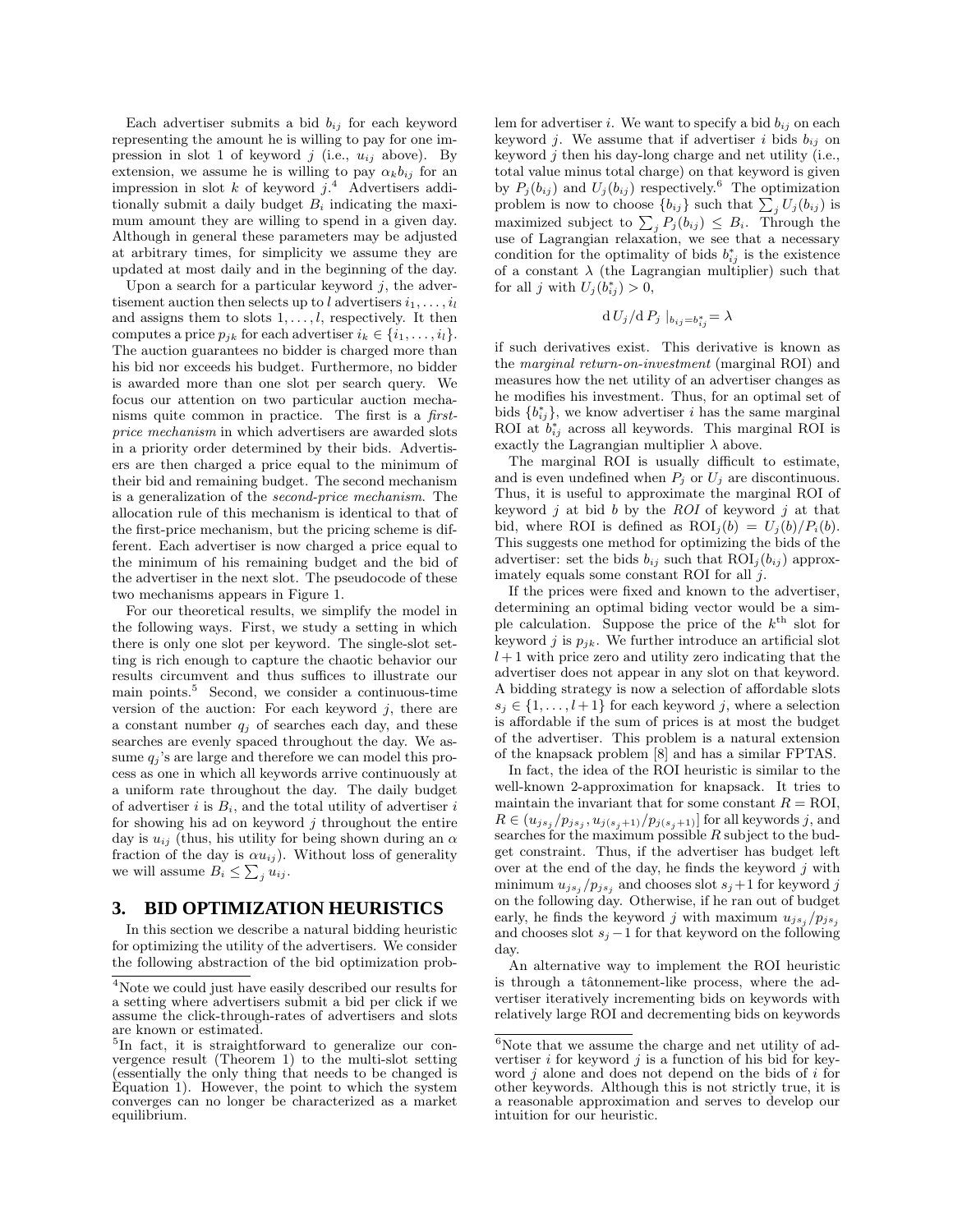| <b>First-Price Mechanism</b>                               | Second-Price Mechanism                                                      |
|------------------------------------------------------------|-----------------------------------------------------------------------------|
| Let S be the set of bidders $\{i : s_i \leq B_i\}.$        | Let S be the set of bidders $\{i : s_i \leq B_i\}.$                         |
| For $k = 1$ to l do                                        | For $k = 1$ to l do                                                         |
| Let $i = \text{argmax}_{i \in S}(b_{ij}),$                 | Let $i = \text{argmax}_{i \in S}(b_{ij}),$                                  |
| Set $S = S - \{i\}$ ,                                      | Set $S = S - \{i\}$ ,                                                       |
| Assign $i$ to slot $k$ ,                                   | Assign i to slot k,                                                         |
| Charge <i>i</i> price $\min(\alpha_k b_{ij}, B_i - s_i)$ . | Charge <i>i</i> price $\min(\alpha_k \max_{i' \in S} b_{i'j}, B_i - s_i)$ . |
|                                                            |                                                                             |

Figure 1: Pseudocode for the first and second-price auctions, respectively. The parameter  $s_i$  is the current total daily charge of advertiser i.

with relatively small ROI by small increments. The advantage of this method is that it requires the minimal amount of information. In particular, it does not even need to know the price of the slots above and below the current slot. It is easy for an advertiser to calculate the ROI for each keyword in hindsight at the end of the day. Based on this idea, we consider the following ROI-based heuristic bidding algorithm for advertiser i.

ALGORITHM 1. On each day  $t$ , all bids of advertiser i are determined by a single parameter  $R_i(t) \in (0,1]$ . The parameter  $R_i(t)$  is adjusted based on the performance of advertiser i's bids on the previous day. Starting from an arbitrary  $R_i(0) \in (0,1]$  for day  $t = 0$ , advertiser i sets

 $R_i(t+1) =$ IJ  $\sqrt{ }$  $\mathcal{L}$  $R_i(t)e^{-\epsilon}$  if i runs out of money before the end of day t  $min(R_i(t)e^{\epsilon}, 1)$  otherwise

where  $\epsilon > 0$  is a small constant. Finally, he sets the bid  $b_{ij}(t)$  of keyword j to

$$
b_{ij}(t) = R_i(t)u_{ij}.
$$

Note since  $R_i(t) \in (0,1], b_{ij}(t) \leq u_{ij}$ .

Before discussing the dynamics of this algorithm, let us note that an added advantage of the above bidding heuristic is that it can be adapted to cases where an advertiser only knows her budget and the relative utility of various keywords (i.e., the ratio of  $u_{ij}$ 's), and not the exact value of the utilities. In this case, the bidding algorithm for advertiser  $i$  can initially set her largest utility to  $B_i$  and the other utilities according to the specified ratios, and then adjust these values by changing  $R_i(t)$ . This is useful in practice since for an advertiser estimating the ratio of the values of various keywords is a considerably simpler task than estimating the exact utilities.

#### **4. DYNAMICS OF THE SYSTEM**

In Section 3 we defined a heuristic for bidding in an advertisement auction. In order to better understand the properties of a system where bidders are using such

a heuristic, we need to analyze the interplay of bidding algorithms of various bidders. One might wonder if such a system could ever stabilize, and whether the resulting prices would be logical in some sense (i.e., be simultaneously "reasonable" for the advertisers and generate sufficient revenue for the search engine). In fact, the following example shows that the combination of the first-price auction with the ROI heuristic may result in an unstable situation with low prices.

EXAMPLE 1. Suppose there is just one keyword with one slot and 1000 impressions. There are two advertisers a and b, each advertiser with a budget of \$500 and a utility of \$1 for each impression of the keyword. Consider the first-price auction mechanism. Assume a bids  $$0.5e^{\epsilon}$, and b bids $0.5. Bidders a is going to win all$ the impressions until he runs of the budget around the end of the day, but he is going to decrease his bid for tomorrow to \$0.5, since he ran out of budget today. On the other hand, b is going to bid  $0.5e^{\epsilon}$  on the following day. Thus, a and b will interchange roles. This way the allocation of the impressions alternates between a and b daily.

It is easy to see that the above example works for the second price mechanism as well. The results of Section 5 confirm that such examples arise in a variety of plausible scenarios, resulting in oscillating allocations and dampened revenue. We avoid such situations by applying a random perturbation to the bids of the advertisers in determining the allocation, as defined below. In this section we study variants of the first and second-price auctions with perturbations. We prove that the perturbed first-price auction, coupled with multiple copies of the bid optimization algorithm presented in Section 3, converges to a fixed allocation and set of prices corresponding to the market equilibrium. We conjecture a similar result for the perturbed second-price auction, supporting our conjecture with simulation results in Section 5.

#### **4.1 Perturbations**

In order to get rid of situations like the one explained in Example 1, we modify the auction mechanism to slightly perturb the bids before running the auction, thereby giving the bidder with a smaller bid some chance of winning if his bid is close to the largest bid. The perturbations are defined as follows. On each day  $t$ , advertiser *i* bids a value  $b_{ij}(t)$  for the day-long possession

<sup>7</sup>This parameter is related to the target return-oninvestment by  $R_i(t) = 1/(\text{ROI} + 1)$  where ROI is the target return on investment of advertiser i.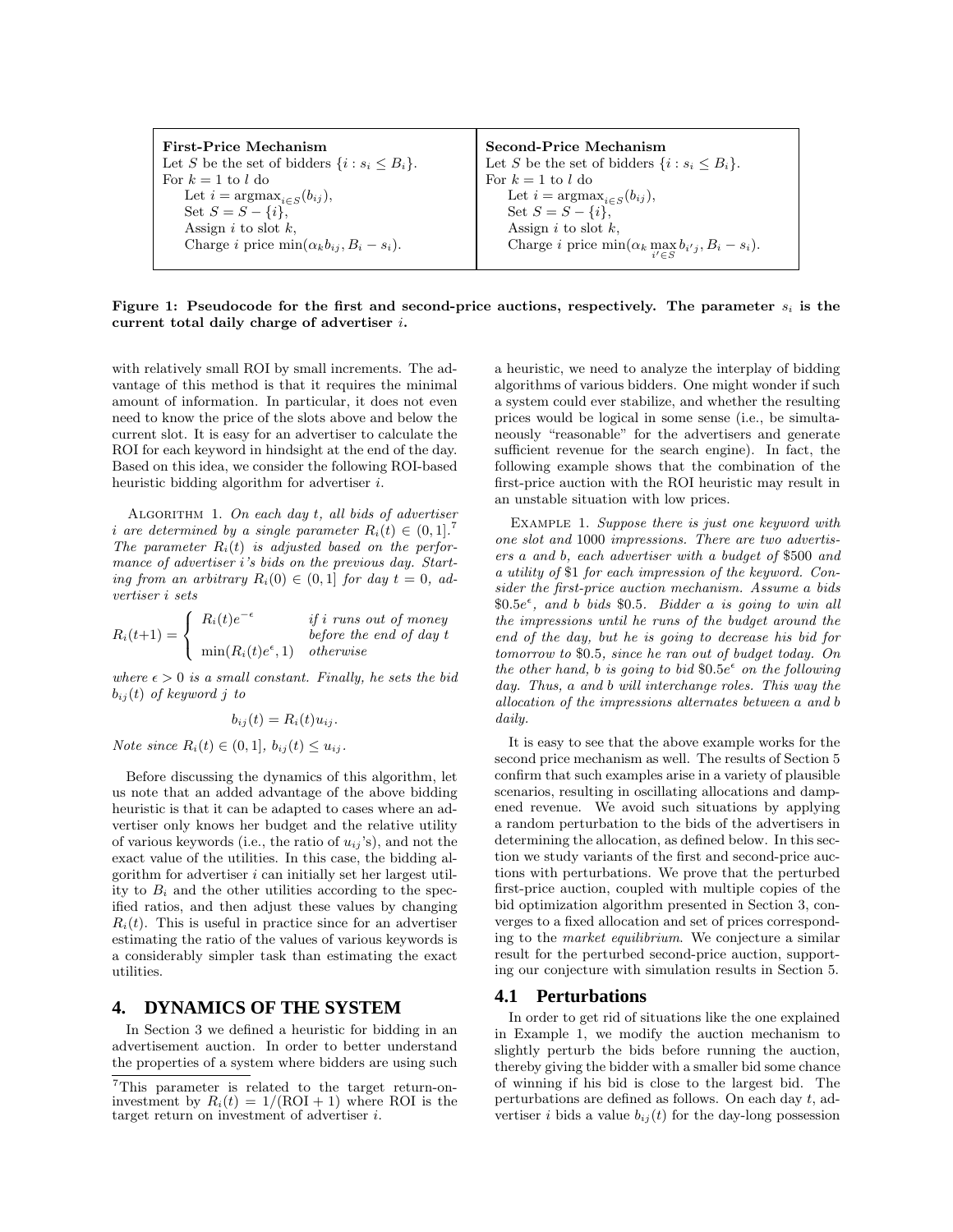of keyword  $i$ . When a search on keyword  $i$  occurs, we perturb the bids as follows:

$$
b'_{ij} = b_{ij}(t)e^{-\eta_i},
$$

where  $\eta_i$  is a uniformly random number in  $[0,\delta]^8$ , independently generated for each bidder/query pair, and  $\delta > 0$  is a constant. The auction mechanisms are run exactly as described in Section 2, but the allocation is determined according to the perturbed bids  $b'_{ij}(t)$ .

Perturbations essentially allow advertisers to bid such that they share the keyword in any portion they please. That is, fixing the bids of other advertisers on a particular keyword, a given advertiser can choose to receive in expectation any fraction  $\alpha$  of the day-long procession of the keyword by adjusting his bid appropriately. Note that such a sharing property can not be achieved by introducing a randomized tie-breaking rule; applying the perturbation to the bids themselves is significantly more powerful. Notice how this affects the advertisers in Example 1.

EXAMPLE 2. Again, consider the scenario from the previous example. However, now suppose the bids are perturbed as described above and notice the instability we observed before won't happen. Indeed a and b share the impressions almost equally in expectation, and so neither bidder runs out of budget. Therefore, they will increase their bids until their bids get close to \$1 at which time both the price and allocations remain stable. In this case the perturbation both removed the cycling and improved auctioneer's revenue by a factor of two.

## **4.2 Convergence to Equilibria**

We now discuss our main theoretical results, namely the convergence properties of our perturbed mechanisms with multiple bid optimization algorithms. Throughout the remainder of this section, we assume there is just one slot per keyword.<sup>9</sup>

We consider both perturbed first-price and perturbed second-price auctions. In each of these auctions, the allocation rule awards the keyword slot to the bidder with the highest perturbed bid  $b'_{ij}$ . The winning advertiser is then charged a price equal to the minimum of his remaining budget and unperturbed bid  $b_{ij}$  in the case of the first-price auction<sup>10</sup>, or the minimum of his remaining budget and the perturbed bid of the closest competitor in the case of the second-price auction. Once the spending of an advertiser during a day reaches his daily budget, he is withdrawn from all further auctions during that day.

We now state our principal result. Namely, we prove that in a perturbed first-price auction where bidders bid according to the ROI heuristic, Algorithm 1 of Section 3, both the prices and the daily utilities of the advertisers, and hence the revenue of the auctioneer, converge to that of the market equilibrium in the sense of Arrow and Debreu [2] when goods correspond to the ad spaces and the money (see Appendix A).

More formally, let  $s_i(t) \in [0, B_i]$  denote the spending of advertiser i on day t. Let  $\tau_i(t) \in [0,1]$  denote the moment during day  $t$  when advertiser  $i$  spends all his budget (or 1 if he does not spend all his budget). Finally let  $r_i(t)$  denote the spending rate of advertiser i in the beginning of the day before anyone runs out of budget. In other words,

$$
r_i(t) = \sum_{j=1}^n \frac{b_{ij}(t)}{\delta} \int_0^\delta \prod_{i' \neq i} \Pr_{\eta_{i'}}[b_{ij}(t)e^{-x} > b_{i'j}(t)e^{-\eta_{i'}}]dx
$$
\n(1)

Note that the rate of spending only increases as other advertisers run out of budget, and therefore we have  $s_i(t) \geq r_i(t)\tau_i(t)$ . We first show these parameters converge, namely, that after some time no advertiser runs out of budget early and each advertiser either spends most of his budget or is bidding nearly his utility on all keywords. The proof of the following theorem appears at the end of this section.

THEOREM 1. Given utilities  $u_{ij}$ , budgets  $B_i$ , and constants  $\delta > 0$  and  $\gamma > 0$ , there exist constants  $\epsilon > 0$  and  $t_0 < \infty$ , such that for all  $t \geq t_0$  and all i, we have

1. 
$$
\tau_i(t) \ge 1 - \gamma
$$
, and  
2.  $s_i(t) \ge (1 - \gamma)B_i$  or  $R_i(t) \ge 1 - \gamma$ .

Here  $\epsilon$  and  $t_0$  can be chosen as  $\epsilon = \Theta(\gamma \min\{1, \delta/C^2\})$ and  $t_0 = (2 \log C)/\epsilon - \log(\min_i R_i(0))$  with  $C = \max_i (\sum_j u_{ij}/B_i)$ .

The above theorem allows us to characterize the equilibrium of our system. Let  $L_i(t) = B_i - s_i(t)$  be the unused portion of advertiser  $i$ 's budget at the end of day t. Then the following theorem holds.

THEOREM 2. Given  $\delta > 0$  and  $\gamma > 0$ , let  $t = t(\delta, \gamma) \ge$  $t_0$ , where  $t_0$  is defined as in Theorem 1. Let  $p_j(t)$  be the maximum price at which keyword j is sold in day t, and let  $x_{ij}(t)$  be the fractional daily allocation of word j to advertiser i on day t. As  $\delta$ ,  $\gamma$  go to zero, the price vector  $p_i(t)$  converges to that of the market equilibrium, and the total utilities of the advertisers including their unused budgets,  $L_i + \sum_j u_{ij} x_{ij}(t)$ , converge to the utilities of an equilibrium allocation.

Notice that convergence of the price vector implies Notice that convergence of the price vector implies<br>also convergence of the total revenue  $\sum_i p_i$  for the auctioneer. The proof of Theorem 2, which makes substantial use of the stability results in Theorem 1, is deferred to Appendix A.

PROOF OF THEOREM 1. We first show Statement 1, i.e. that after some finite time nobody runs out of budget early. More precisely, we will show that for every  $0 < \lambda < 1$ ,  $\epsilon$  small enough and  $t \geq T_{\lambda}$  (where  $T_{\lambda}$  is a constant depending on  $\lambda$ ), we have  $\tau_i(t) \geq 1 - \lambda$  for all  $1 \leq i \leq n$ . Let  $k(t)$  be the first advertiser who finishes his budget on day t. The proof of Statement 1 follows from the following two claims.

<sup>8</sup>The choice of the distribution for perturbation is essentially arbitrary, and our results hold for other reasonable perturbation models (e.g., Gaussian perturbations) as well.

<sup>&</sup>lt;sup>9</sup>It is not hard to see that Theorem 1 holds for the multi-slot case with essentially the same proof.

<sup>10</sup>Note that our results hold if the pricing rule charges the winning bidder his perturbed bid  $b'_{ij}$  as well.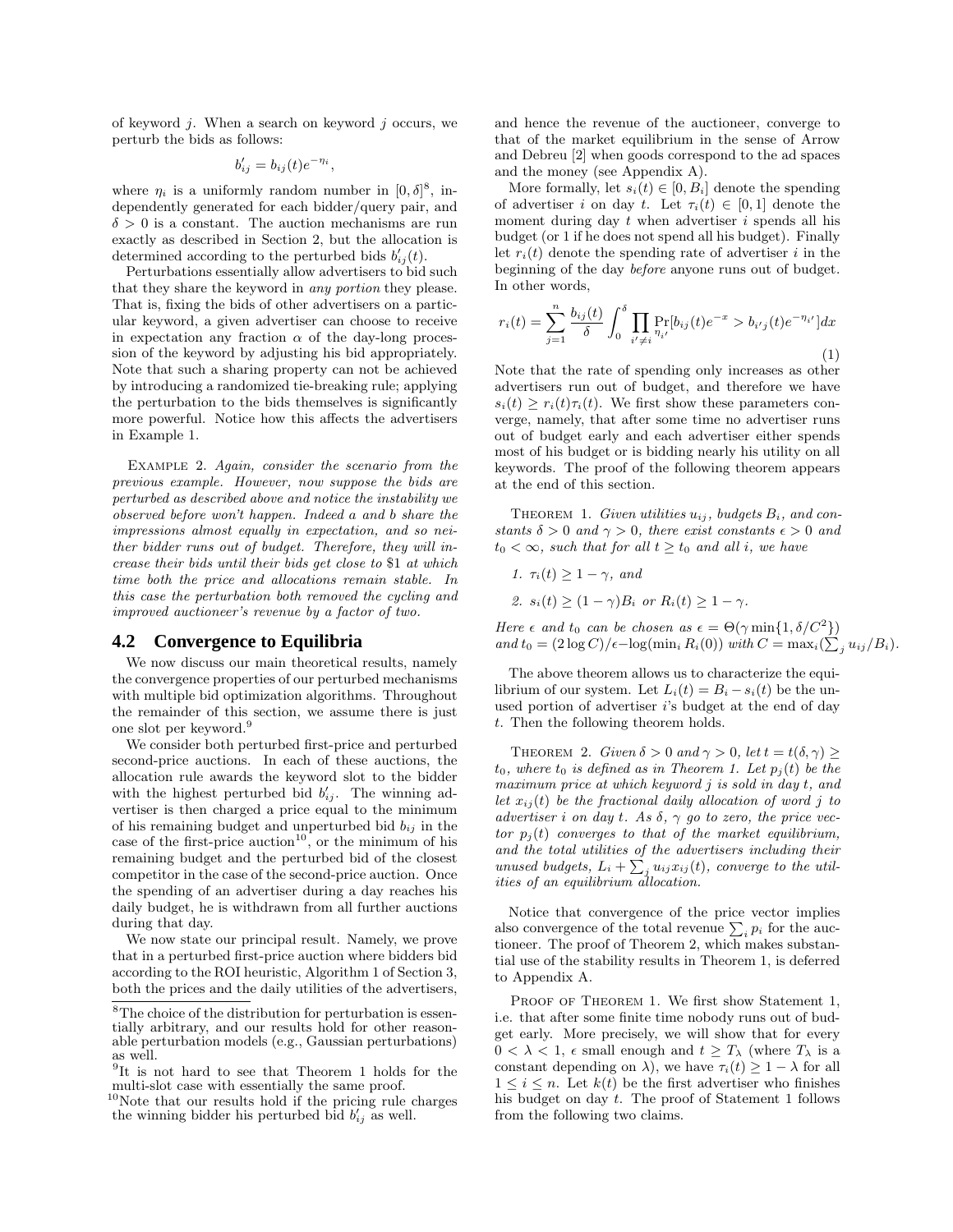CLAIM 1. If  $\tau_{k(t)}(t-1) < 1$ , then  $\tau_{k(t)}(t) \geq \min(e^{\epsilon} \tau_{k(t)}(t-1), 1).$ 

CLAIM 2. If  $\tau_{k(t)}(t-1) = 1$ , then  $\tau_{k(t)}(t) \geq 1 - \lambda$ , provided  $\epsilon$  is chosen in such a way that  $2C\epsilon e^{\epsilon} \leq \lambda \delta$ .

To see that these two claims imply Statement 1 of the theorem, set  $\tau_{min}(t) = \min_i \tau_i(t)$ . Claims 1 and 2 together imply  $\tau_{min}(t) \geq \min(1 - \lambda, e^{\epsilon} \tau_{min}(t-1)).$  We together imply  $\tau_{min}(t) \ge \min_i (1 - k)$  $(u_{ij}) = 1/C$ . Therefore for  $t \geq T_{\lambda} = \epsilon^{-1} \log(C(1 - \lambda))$ , we have  $\tau_{min}(t) \geq$  $1 - \lambda$ , as required.

PROOF OF CLAIM 1. Throughout this proof, let  $k =$ k(t). If  $\tau_k(t) = 1$ , then the claim is true. Assume  $\tau_k(t)$  < 1. Note that since  $\tau_k(t-1)$  < 1,  $R_k(t)$  =  $R_k(t-1)e^{-\epsilon}$  and for  $i \neq k$ ,  $R_i(t) \geq R_i(t-1)e^{-\epsilon}$ . Consider an imaginary scenario in which on day t,  $\hat{R}_i(t) =$  $R_i(t-1)e^{-\epsilon}$  for all bidders *i*. By (1), the spending rate  $\hat{r}_k(t)$  of bidder k in the imaginary scenario is at least that of the real scenario  $(\hat{r}_k(t) > r_k(t))$ . Furthermore,  $\hat{r}_k(t) = r_k(t-1)e^{-\epsilon}$  since advertisements in the imaginary scenario are sold to advertisers with the same probabilities as day  $t-1$  and at a price  $e^{-\epsilon}$  times the price of day  $t - 1$ . Therefore, we have

$$
r_k(t-1)\tau_k(t-1) \leq B_k = \tau_k(t)r_k(t) \leq \tau_k(t)r_k(t-1)e^{-\epsilon}
$$

which implies Claim 1.  $\square$ 

In order to prove Claim 2, we first prove the following lemma.

LEMMA 1. For all t and all i, we have  $|r_i(t) - r_i(t |1\rangle \leq (2C\epsilon e^{\epsilon}/\delta)B_i.$ 

PROOF. Note that  $R_i(t) \leq R_i(t-1)e^{\epsilon}$  and  $R_{i'}(t) \geq$  $R_{i'}(t-1)e^{-\epsilon}$  for  $i' \neq i$ . Consider an imaginary scenario in which on day t,  $\hat{R}_i(t) = R_i(t-1)e^{2\epsilon}$  and  $\hat{R}_{i'}(t) =$  $R_{i'}(t-1)$  for  $i' \neq i$ . Then  $\hat{R}_i(t) \geq e^{\epsilon} R_i(t)$  and  $\hat{R}_i(t)/\hat{R}_{i'}(t) \geq$  $R_i(t)/R_{i'}(t)$ , which implies that now  $\hat{r}_i(t) \ge r_i(t)e^{\epsilon}$ . We couple the perturbed bids  $\hat{b}'_{i'j}(t)$  of the imaginary scenario with the perturbed bids  $b'_{i'j}(t-1)$  of day  $t-1$ in such a way that  $\hat{b}'_{i'j}(t) = b'_{i'j}(t-1)$  if  $i' \neq i$  and  $\Pr[\hat{b}'_{ij}(t) \neq b'_{ij}(t-1)] = 2\epsilon/\delta.$  Namely, we set

$$
\hat{b}'_{ij}(t) = \begin{cases} b'_{ij}(t-1) & \text{if } b'_{ij}(t-1) \ge \hat{b}_{ij}(t) \exp(-\delta) \\ b'_{ij}(t-1)e^{\delta} & \text{otherwise} \end{cases}
$$

As the ratio of  $\hat{b}_{ij}(t)$  to  $b_{ij}(t-1)$  is  $e^{2\epsilon}$ , it is easy to see that this coupling results in the desired probability. Thus, even if advertiser  $i$  wins all auctions in which  $\hat{b}'_{ij}(t) \neq b'_{ij}(t-1)$  (which happens at most a  $2\epsilon/\delta$  fraction of the times), we have

$$
\hat{r}_i(t) \le r_i(t-1) + \frac{2\epsilon}{\delta} \sum_j u_{ij} e^{2\epsilon} \le r_i(t-1) + \frac{2\epsilon}{\delta} C B_i e^{2\epsilon}
$$

Using that  $\hat{r}_i(t) \geq r_i(t)e^{\epsilon}$ , this implies  $r_i(t) \leq r_i(t-1) +$  $(2C\epsilon e^{\epsilon}/\delta)B_i$ . The matching upper bound on  $r_i(t-1)$  in terms of  $r_i(t)$  is proved by exchanging the roles of t and  $t-1.$  □

PROOF OF CLAIM 2. Let  $k = k(t)$ . By the previous lemma and our condition on  $\epsilon$ , we have

$$
r_k(t) \le r_k(t-1) + \lambda B_k \le B_k(1+\lambda) = r_k(t)\tau_k(t)(1+\lambda)
$$

where we used the assumption  $\tau_k(t-1) = 1$  to conclude that  $r_k(t-1) \leq B_k$ . This gives  $\tau_k(t) \geq 1/(1+\lambda) \geq 1-\lambda$ , proving the claim.  $\square$ 

Now we will prove Statement 2. Note that  $r_i(t) \geq$  $B_i(1-\gamma)$  implies  $s_i(t) \geq B_i(1-\gamma)$  (this is because either  $s_i(t) = B_i$  or  $\tau_i(t) = 1$  in which case  $s_i(t) \geq r_i(t)$ . Therefore, it is enough to show that for all  $t \geq 2T_{\lambda}$  –  $log(min_i R_i(0))$  and all i, one of the following holds:

$$
r_i(t) \geq (1 - \gamma)B_i, \tag{2}
$$

$$
R_i(t) \geq e^{-\epsilon} \tag{3}
$$

so long as  $\epsilon$  is less than  $\gamma$ . We first prove the following claim.

CLAIM 3. For  $2C\lambda \leq \gamma$ ,  $4C\epsilon e^{\epsilon} \leq \gamma \delta$ , and  $(t-1) \geq$  $T_{\lambda}$ , we have  $s_i(t-1) - r_i(t) \leq \gamma B_i$ .

PROOF. By Statement 1,  $\tau_{min}(t-1) \geq (1-\lambda)$ , and PROOF. By Statement 1,  $\tau_{min}(t-1) \ge$ <br>therefore  $s_i(t-1) \leq r_i(t-1)(1-\lambda) + \lambda \sum$  $_{j} u_{ij} \leq r_i(t 1) + \gamma B_i/2$  provided  $2C\lambda \leq \gamma$ . Moreover, by Lemma 1 and our condition on  $\epsilon$ , we have  $r_i(t-1) \leq r_i(t)+\gamma B_i/2$ . Therefore  $s_i(t-1) \leq r_i(t) + \gamma B_i$ .  $\Box$ 

The proof of Statement 2 now follows by backwards induction. First suppose neither (2) nor (3) holds on day t and  $t-1 \geq T_{\lambda}$ . We will show neither inequalities holds on day  $t - 1$ . Indeed, by the above claim,  $s_i(t - 1) \leq$  $r_i(t) + \gamma B_i < B_i$  and hence  $R_i(t) = \min(R_i(t-1)e^{\epsilon}, 1) \ge$  $R_i(t-1)$ . Therefore (3) did not hold on day  $t-1$  as well, which implies that  $R_i(t) = R_i(t-1)e^{\epsilon}$ . Now using an argument similar to Claim 1, we can show that  $r_i(t) \geq$  $r_i(t-1)e^{\epsilon}$ . It follows that (2) did not hold on day  $t-1$ either.

For the base case, notice that as long as neither (2) nor (3) holds, we saw in the above paragraph that  $R_i(t) =$  $R_i(t-1)e^{\epsilon}$  and so for  $t \geq 2T_{\lambda} - \log(\min_i R_i(0)),$  inequality (3) will hold.

The above result shows that the prices in a perturbed first-price mechanism converge. We believe that a similar result holds for a perturbed second price auction (see next section for evidence of this in simulation results). However, our proof technique fails for the second price auction. Given the convergence result, in Theorem 2 (whose proof is presented in Appendix A) we show that for the first price auction, the prices converge to the market equilibrium prices. For the second-price auction, assuming our conjecture on the convergence of the system, we can similarly show that the prices tend to approximate equilibria for a new notion of market equilibrium, called the self-competition-free or supply-aware market equilibrium (see [9]). A supply-aware equilibrium for a market with additive utilities is a regular market equilibrium for a modified setting in which the utility of each buyer for each item is capped to the utility they derive by buying the entire supply of the item. The simulations in Section 5 support our intuitions.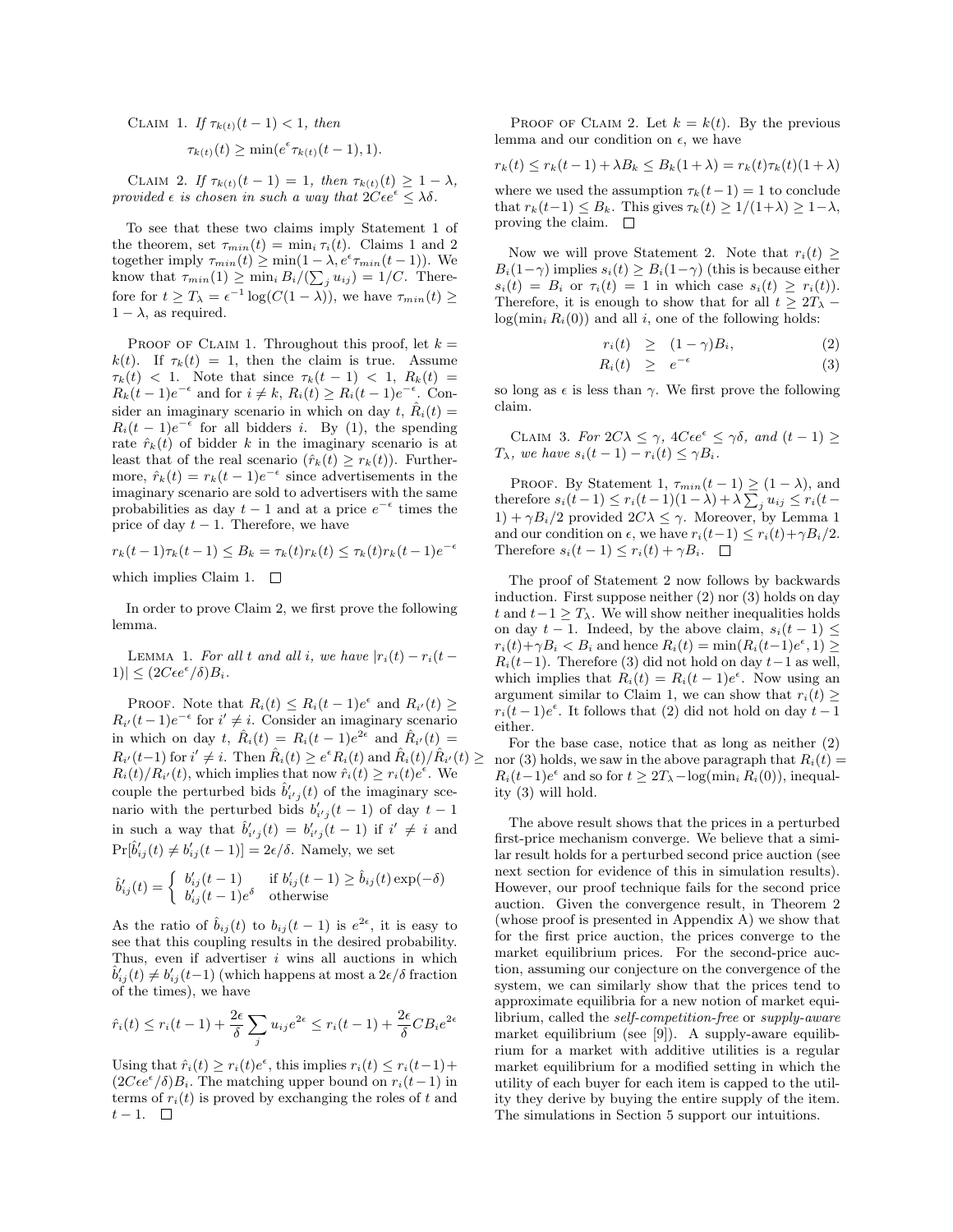

Figure 2: Change in bids, Examples 1 and 2



Figure 3: Change in revenue, Examples 1 and 2

## **5. SIMULATIONS**

In this section, we present the results of simulating the bid optimization algorithm of Section 3 for various auction mechanisms. In particular, we compare the behavior of the bid optimization algorithm in the equilibrium for the first and second-price auctions with and without perturbation.

Parameters of the simulation: We have implemented the simulation program in Matlab. In all our simulations, we assume that  $\alpha_k = 1/k$  (i.e., click-through rates of different slots follow a power law with exponent  $-1$ ). We assume that throughout the day, each keyword is searched for 1000 times, and these searches occur in a random order. At the end of each day, the bid optimization algorithm is run to update the bids of each advertiser. For most simulations, the parameters  $\epsilon$  (determining the aggressiveness of the bid optimization algorithm in changing bids) and  $\delta$  (determining the extent of the perturbations for perturbed mechanisms) are set to 0.01 and 0.1, respectively.

A small example: We start by showing the outcome of the simulation for the instance explained in Examples 1 and 2 for 500 days. In this instance, there are two advertisers and one keyword with one ad slot. Each advertiser has a utility of \$1 and a daily budget of \$500. Both advertisers start by bidding \$0.20 on each



Figure 4: Change in efficiency, random instance



Figure 5: Change in revenue, random instance

keyword. The graph of the bid of the first advertiser as a function of time for each of the four mechanisms is shown in Figure 2 (the second advertiser has similar bids). As we see in this figure, in unperturbed mechanisms, the bids of the advertisers grow only to \$0.50, and after that remain constant, whereas in perturbed mechanisms, the bids grow to \$1. The revenue of the mechanisms are compared in Figure  $3.^{11}$  Since the utilities in this example are equal, the efficiency of all mechanisms are constant over time.

A larger example: We have simulated the bid optimization algorithm with different mechanisms on larger instances generated at random. Figures 6, 4 and 5 show the changes in the bids on two keywords, and the efficiency and the revenue of the auctions (per day) as a function of the day for an instance with  $n = 20$  bidders,  $m = 10$  keywords, and one slot per keyword. In this instance, each advertiser bids on each keyword with

 $^{11}{\rm The}$  decrease in the revenue of the perturbed secondprice auction (compared to the first-price) is due to the fact that after a short while, the randomness in the system could cause the bid of one of the advertisers to be slightly more than the other, resulting in the advertiser running out of budget earlier than the other advertiser, and the other advertiser getting the remaining ad spaces in that day for free.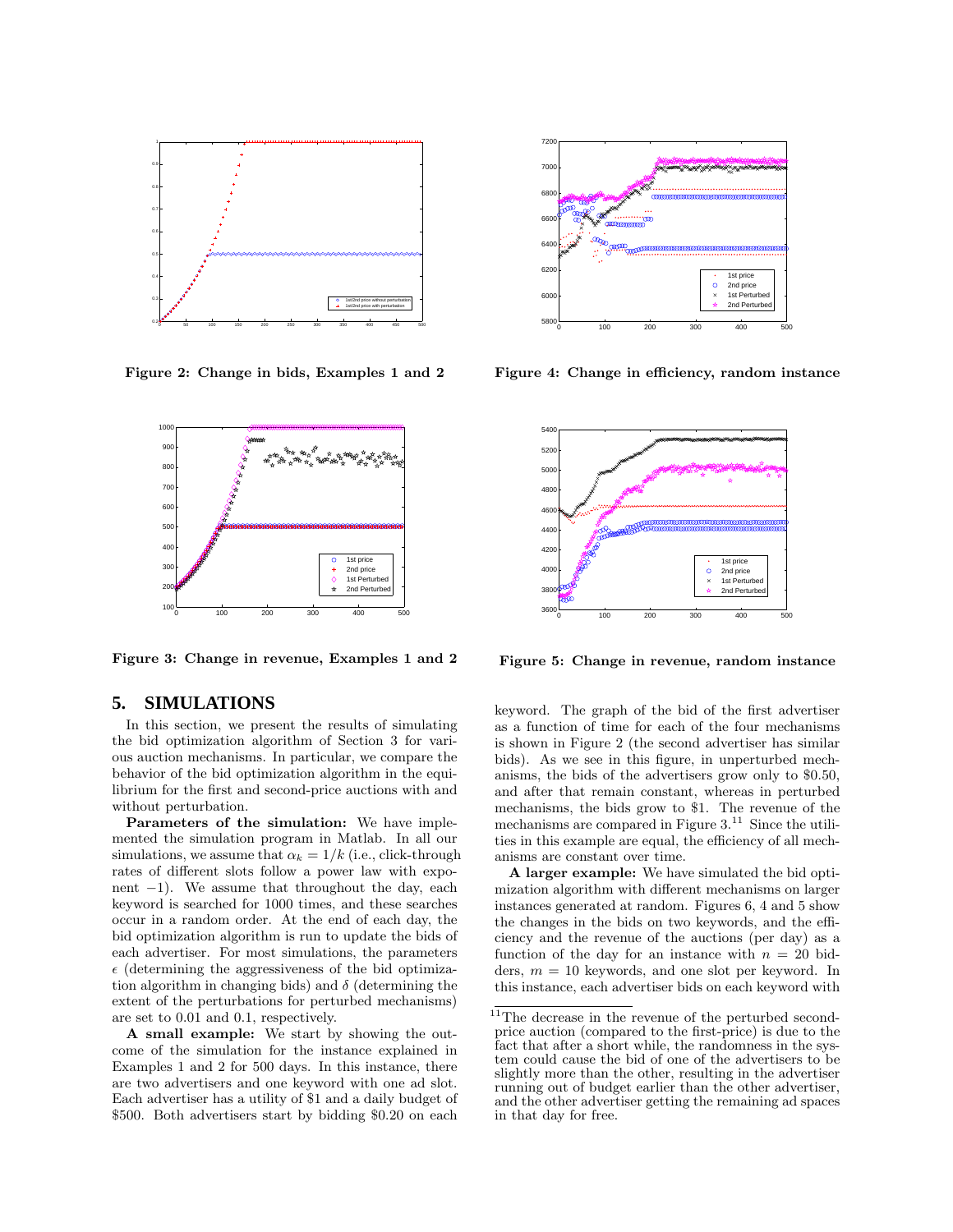probability 1/3, and the value of the bids are drawn uniformly at random from  $[0, 1]$ . The daily budgets of the advertisers are  $3000, 3000/2, 3000/3, \ldots, 3000/20$ .<sup>12</sup> As Figure 6 shows, the mechanisms with perturbation avoid having bids that are almost equal and frequently change order, whereas in mechanisms without perturbation, such situations are common. This can be observed from the diagram of efficiency in Figure 4, where it can be observed that the efficiency of the allocation on oddnumbered days are significantly lower than the efficiency of the mechanism on even-numbered days.

Random instances: We have simulated the bid optimization algorithm with each of the four auction mechanisms on a set of 150 randomly generated instances to measure the average behavior of the algorithm in different auctions. The instances are generated similar to the way described in the previous example, with 10 bidders, 5 keywords, and 3 slots per keyword. We have simulated the auctions for 300 days, and measured the following parameters: the convergence of system, and the efficiency and the revenue of the auction.

Convergence. To measure the convergence, we check the properties required in the statement of Theorem 1, and compute the fraction of bidders for whom both of these properties are satisfied at the end of the simulation. We say we have perfect convergence if these conditions (for  $\gamma = 0.1$ ) are satisfied for all bidders and good convergence if they are satisfied for 90% (i.e., all but at most one) of the bidders after 1000 steps. Figure 7 shows the distribution of the number of converged bidders, and Figure 8 compares the percentage of the times perfect or good convergence is achieved on the four mechanisms. In this figure, mechanisms 1, 2, 3, and 4 represent the first price, the second price, the perturbed first price, and the perturbed second price mechanisms, respectively. These figures confirm our result that perturbed mechanisms are significantly more likely to converge to an equilibrium.

Revenue and Efficiency. The comparison of the revenue and the efficiency of the mechanisms reveals that in this set of instances, the revenue and the efficiency of the perturbed mechanisms are consistently (between 79% and 97% of the times) more than the unperturbed mechanisms. However, the difference is small (between 1.5% and 5% on average).

Acknowledgments: We would like to thank Max Chickering, Uri Feige, and Chris Meek for many fruitful discussions regarding the systems proposed in this paper.

## **6. REFERENCES**

- [1] G. Aggarwal, A. Goel, and R. Motwani. Truthful auctions for pricing search keywords. In Proceedings of the 7th ACM Conference on Electronic Commerce, 2006.
- [2] K. Arrow and G. Debreu. Existence of an equilibrium for a competitive economy. Econometrica, 22:265–290, 1954.
- [3] M. Dellnitz, M. Field, M. Golubitsky, A. Hohmann, and J. Ma. Cycling chaos. Intern. J. Bifur. & Chaos, 5:1243–1247, 1995.
- [4] N.R. Devanur, C.H. Papadimitriou, A. Saberi, and V.V. Vazirani. Market equilibrium via a primal-dual-type algorithm. In Proceedings of the 43rd Symposium on Foundations of Computer Science, 2002.
- [5] J. Feng, H.K. Bhargava, and D. Pennock. Comparison of allocation rules for paid placement advertising in search engines. In Proceedings of the 5th International Conference on Electronic Commerce, 2003.
- [6] M.J. Field. Equivariant dynamical systems. Trans. Amer. Math. Soc., 259:185–205, 1980.
- [7] T. Ibaraki and N. Katoh. Resource Allocation Problems: Algorithmic Approaches. MIT Press, Cambridge, MA, 1988.
- [8] O.H. Ibarra and C.E. Kim. Fast approximation algorithms for the knapsack and sum of subset problems. Journal of the ACM, 22(4):463–468, 1975.
- [9] K. Jain and K. Talwar. Truth revealing market equilibria. Manuscript, 2004.
- [10] C. Meek, D. Chickering, and D. Wilson. Stochastic and contingent-payment auctions. In 1st Workshop on Sponsored Search Auctions, 2005.
- [11] M. Ostrovsky, B. Edelman, and M. Schwarz. Internet advertising and the generalized second price auction: Selling billions of dollars worth of keywords. In 2nd Workshop on Sponsored Search Auctions, 2006.
- [12] E. Ott, C. Grebogi, and J.A. Yorke. Controlling chaos. Physics Review Letters, 64, 1990.
- [13] A. Palacios. Cycling chaos in one-dimensional couple interated maps. Intern. J. Bifur.  $\mathcal C$  Chaos, 12m:1859–1868, 2002.
- [14] A. Palacios. Heteroclinic cycles in coupled systems of difference equations. J. Difference Eqs  $\mathcal{B}$  Appl., 9:671–686, 2002.
- [15] P. Rusmevichientong and D. Williamson. An adaptive algorithm for selecting profitable keywords for search-based advertising services. In Proceedings of the 7th ACM Conference on Electronic Commerce, 2006.
- [16] H. Varian. Position auctions. Manuscript, 2006.
- [17] X.M. Zhang and J. Feng. Price cycles in online advertising auctions. In Proceedings of the 26th International Conference on Information Systems (ICIS), 2005.

## **APPENDIX**

## **A. PROOF OF THEOREM 2**

We start by recalling some standard definitions, as applied to our setting. Given the prices  $p_i$  for keywords, an optimal allocation  $x_{ij}$  for advertiser i is any solution

 $^{12}{\rm The}$  choice of budgets as a power law distribution with exponent  $-1$  is motivated by the classical observation that income distribution often follows such a power law.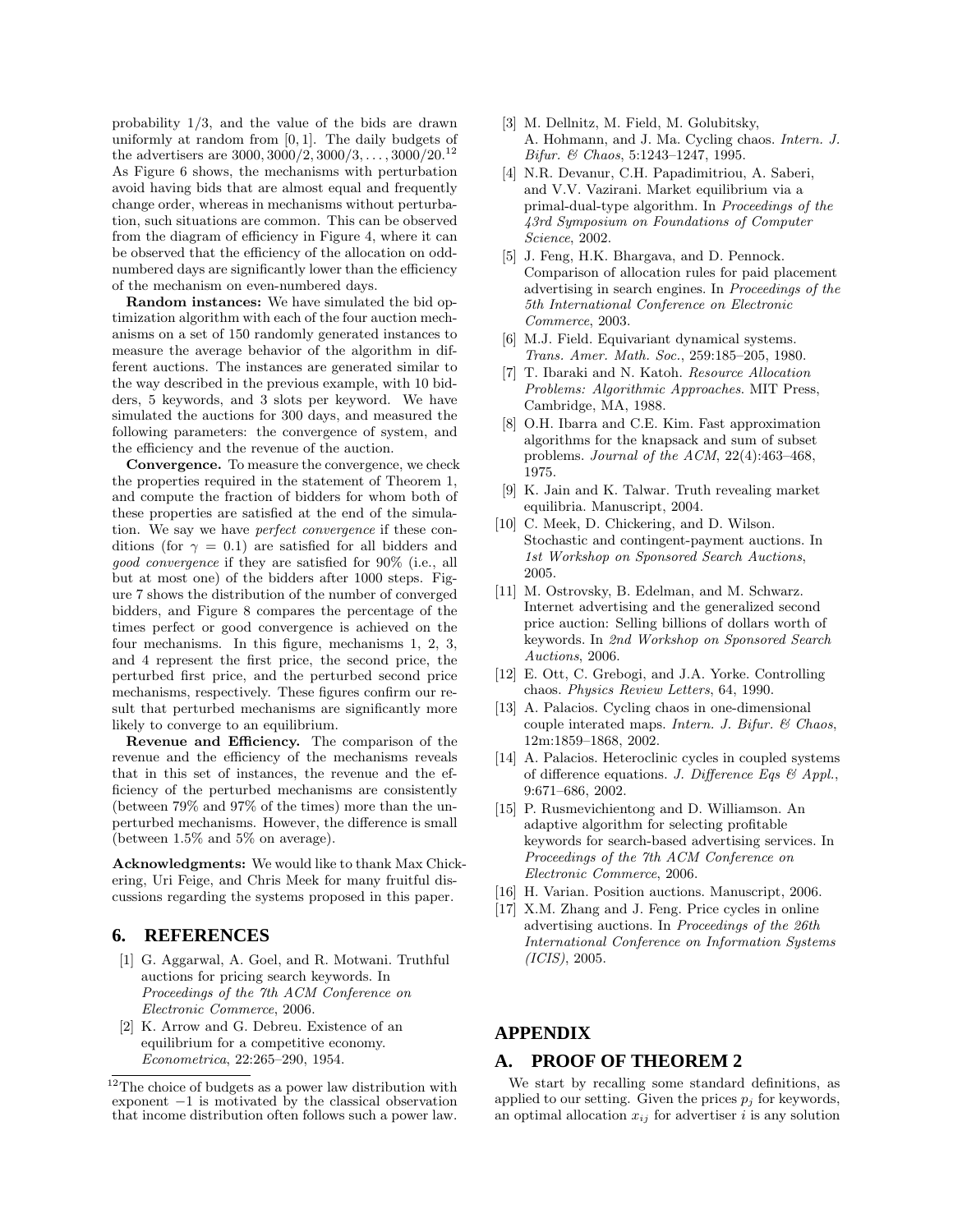

Figure 6: Change in the bids in a random instance



Figure 7: Distribution of the number of converged bidders